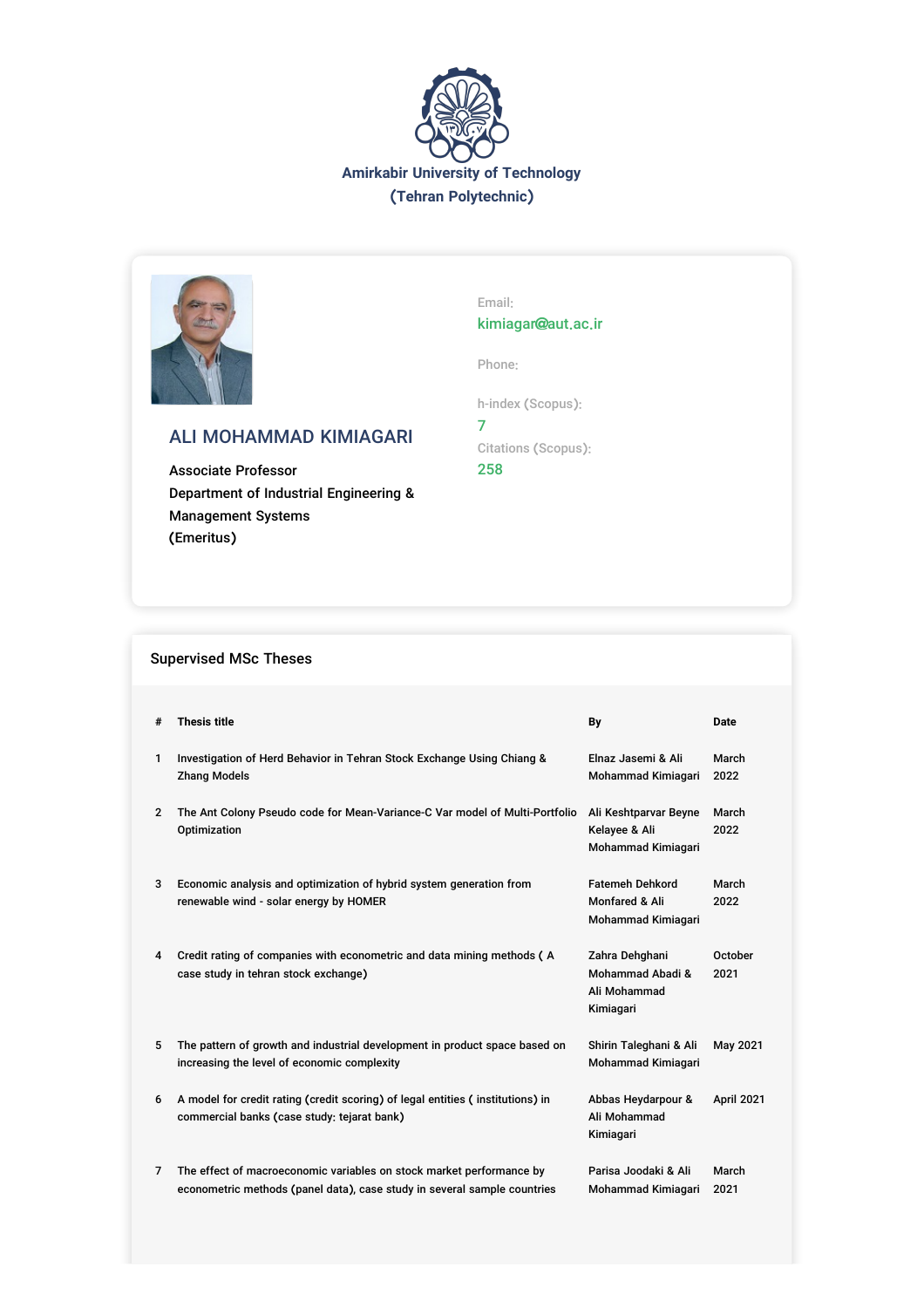| 8  | index tracking model optimization with co-integration model in exchange<br>Amirreza<br>market<br>Abdollahnezhad & Ali<br>Mohammad Kimiagari                                                                                                                                                   |                                                                 | February<br>2021       |
|----|-----------------------------------------------------------------------------------------------------------------------------------------------------------------------------------------------------------------------------------------------------------------------------------------------|-----------------------------------------------------------------|------------------------|
| 9  | present an econometrics model based on panel data to study The impacts of<br>economic and financial variables on stock prices in financial intermediation<br>industry (case study of Tehran Stock Exchange)                                                                                   | Shakiba Rahmani & Ali<br>Mohammad Kimiagari                     | October<br>2020        |
|    | 10 A Real Options Model for renewable energy policy evaluation (feed - in tariff)                                                                                                                                                                                                             | Reyhaneh<br>Sayyadinejad & Ali<br>Mohammad Kimiagari            | <b>July 2020</b>       |
|    | 11 a model for measuring the updated cost price in an industrial unit based on<br>inflationary accounting                                                                                                                                                                                     | Atefeh Salemi & Ali<br>Mohammad Kimiagari                       | February<br>2020       |
|    | 12 identify and determin the performance appraisal of the safety management<br>Susan Mohebi & Ali<br>system and select the region of the national Iranian oil refining and<br>Mohammad Kimiagari<br>distributions company by using multi- criteria decision- making techniques<br><b>MADM</b> |                                                                 | December<br>2019       |
|    | 13 Extraction of Trading Rules in Tehran Stock Exchange using hybrid Techniques                                                                                                                                                                                                               | Mohammad Sadeghi<br>Nasab & Ali<br>Mohammad Kimiagari           | <b>October</b><br>2019 |
|    | 14 Developing an econometric model for exploring effective variables on Tehran<br>stock market performance                                                                                                                                                                                    | Reza Ghorbani & Ali<br>Mohammad Kimiagari                       | October<br>2019        |
|    | 15 A multi- objective mathematical model for green logistics in pharmaceutical<br>industry considering quantity discount                                                                                                                                                                      | Fattemeh Aboobarakat July 2019<br>& Ali Mohammad<br>Kimiagari   |                        |
|    | 16 present a model for measuring and risk analysis of sukuk and providing<br>solution for managing it                                                                                                                                                                                         | Mohammad Hossein<br>Hassan Abbasi & Ali<br>Mohammad Kimiagari   | March<br>2019          |
|    | 17 A model for pricing the goods in B2C e-Commerce                                                                                                                                                                                                                                            | Mahdi Zadeshir & Ali<br>Mohammad Kimiagari                      | February<br>2019       |
|    | 18 the effect of renwable energy consumption on economice growth: panel data<br>study                                                                                                                                                                                                         | Parviz Montazermahdi<br>& Ali Mohammad<br>Kimiagari             | February<br>2019       |
|    | 19 determining decision variables of portfolio insurance strategies under market<br>different conditions                                                                                                                                                                                      | Aein Nozari & Ali<br>Mohammad Kimiagari                         | February<br>2019       |
|    | 20 A Solution Space Reduction Based Approach for Solving the Portfolio of<br><b>Tracking the Stock Index</b>                                                                                                                                                                                  | Ensieh Hajhosseini<br>Hossein Abadi & Ali<br>Mohammad Kimiagari | <b>October</b><br>2018 |
| 21 | Designing an optimal model for finance assignment of Engineering,<br>procurement, and Construction (EPC) oil and gas process packages projects                                                                                                                                                | Sana Razavian & Ali<br>Mohammad Kimiagari                       | <b>October</b><br>2018 |
|    | 22 A model fpr selection suitable solar rnergy technology in fifferent desert of Iran<br>based on PROMETHEE method                                                                                                                                                                            | Tooba Ghaseminasab<br>& Ali Mohammad<br>Kimiagari               | September<br>2018      |
|    | 23 An econometric model to investigate google search intensity on index volatility<br>: evidence from tehran exchange                                                                                                                                                                         | Seyedsahaab<br>Hosseiny & Ali<br>Mohammad Kimiagari             | <b>June 2018</b>       |
|    | 24 Investment strategy for inflation hedging by signal processing approach                                                                                                                                                                                                                    | Sahar Shabani & Ali<br>Mohammad Kimiagari                       | February<br>2018       |
|    | 25 Forecasting stock price using hybrid model based on Wavelet Transform( case<br>study: New York stock market                                                                                                                                                                                | Vahid Vafaei & Ali<br>Mohammad Kimiagari                        | February<br>2018       |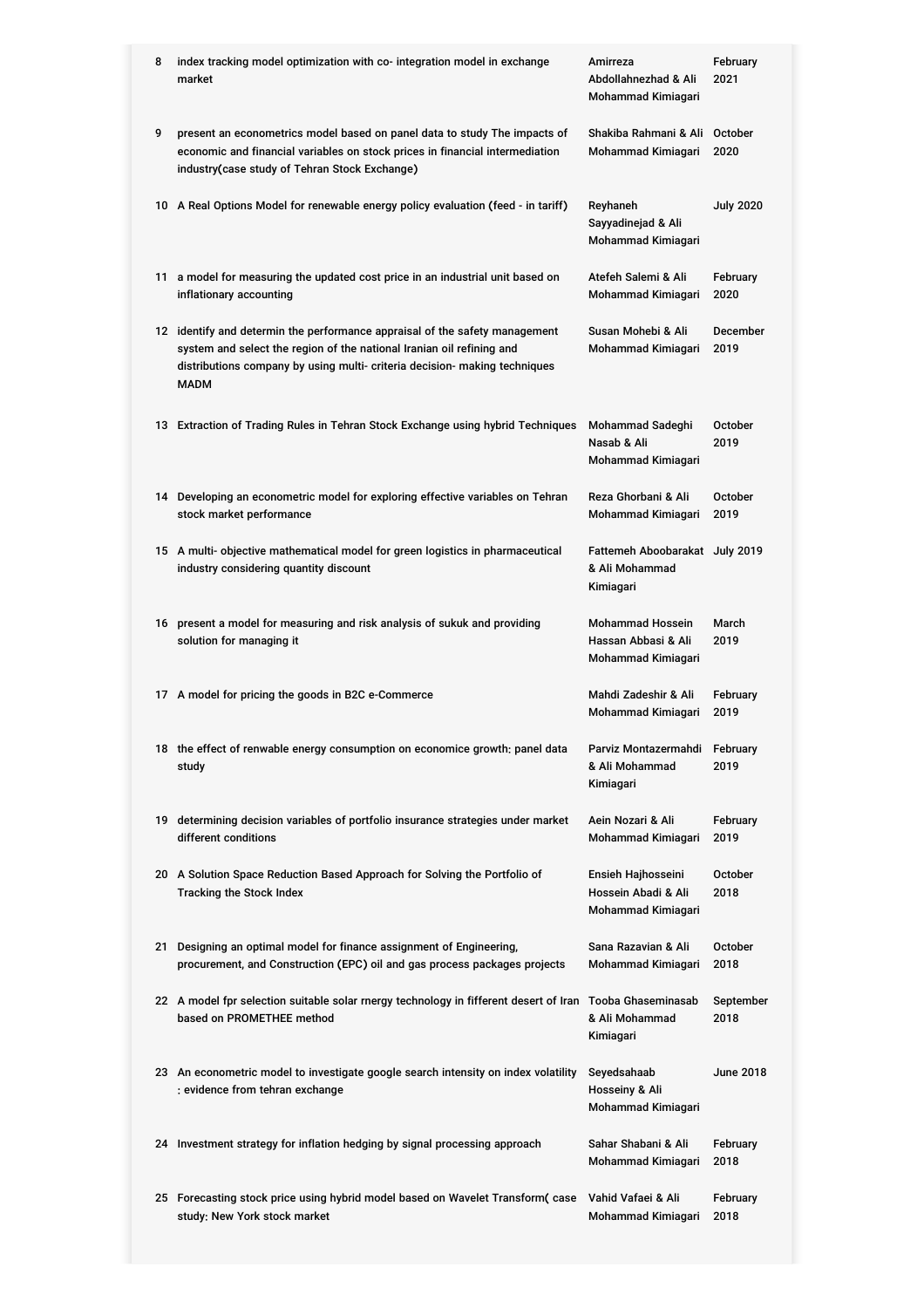|    | 26 A combined method for supplier selection using ANP and MCGP<br>Saman Gharehbaghi &<br>Ali Mohammad<br>Kimiagari                                                                         |                                                         | February<br>2018  |
|----|--------------------------------------------------------------------------------------------------------------------------------------------------------------------------------------------|---------------------------------------------------------|-------------------|
|    | 27 selecting the optimal distribution system in supply chain                                                                                                                               | Faeze Tashvigh & Ali<br>Mohammad Kimiagari              | October<br>2017   |
|    | 28 presenting model for evaluation of total factor productivity level in rail<br>transportation with econometric approach                                                                  | Farnaz Bananejad &<br>Ali Mohammad<br>Kimiagari         | March<br>2017     |
|    | 29 An optimal capital structure model using multi-criteria decision analysis<br>approach and Goal programming                                                                              | Mojtaba Nabavi & Ali<br>Mohammad Kimiagari              | February<br>2017  |
|    | 30 A econometrics model for identifying effective factors on productivity level of<br>crop production units and use it for compilation an improvement plan in this<br>section              | Ebrahim Izak Shabani<br>& Ali Mohammad<br>Kimiagari     | November<br>2016  |
|    | 31 A mathematical model to optimize the financial behavior of production supply<br>chain (tow level), So as to determining the level of inventories Case Study:<br>Khuzestan Steel Company | Ehsan Balipour & Ali<br>Mohammad Kimiagari              | October<br>2016   |
|    | 32 Forecasting volatility of capital market index return using hybrid model(case<br>study: american stock market)                                                                          | Javad Delavar & Ali<br>Mohammad Kimiagari               | September<br>2016 |
|    | 33 providing a model to establish social banking using benchmarking method<br>Hesam Saken Noveiry<br>& Ali Mohammad<br>Kimiagari                                                           |                                                         | February<br>2016  |
|    | 34 Designing a model to evaluate banks customers' credit: a case study of Ansar<br>bank                                                                                                    | Niloufar Daemi & Ali<br>Mohammad Kimiagari              | January<br>2016   |
|    | 35 Systematic portfolio revision with new added assets and transaction costs                                                                                                               | Aida Etminan & Ali<br>Mohammad Kimiagari                | October<br>2015   |
|    | 36 price forecasting used in strategic bidding by power generatorcompany with<br>consedering its presence effect in restructured power market                                              | Mahmoud Naeimi &<br>Ali Mohammad<br>Kimiagari           | September<br>2015 |
|    | 37 Comparison of methods of least squares Monte Carlo and binomial tree for<br>pricing multi- asset American options                                                                       | Bahareh Khodadadi &<br>Ali Mohammad<br>Kimiagari        | September<br>2015 |
| 38 | pricing of life insurance contracts based on risk assessment                                                                                                                               | Keivan Mahmoudiazar<br>& Ali Mohammad<br>Kimiagari      | February<br>2015  |
|    | 39 Simultaneous production – distribution and financial planning of supply chain<br>with supply contracts                                                                                  | Samira Mohammadi<br>Chaboki & Ali<br>Mohammad Kimiagari | March<br>2014     |
|    | 40 Coordination in supply chain with stochastic demand through revenue sharing<br>contract                                                                                                 | Monireh Tajik & Ali<br>Mohammad Kimiagari               | January<br>2014   |
|    | 41 Presenting a Model for the company's dividend policy (case study on stock<br>market companies                                                                                           | Sara Ranjbar & Ali<br>Mohammad Kimiagari                | October<br>2013   |
|    | 42 Dynamic Portfolio Management, Considering CV aR and Reducing Costs                                                                                                                      | Saeed Bayghareh & Ali<br>Mohammad Kimiagari             | October<br>2013   |
|    | 43 Developing a model for robust portfolio optimization including options                                                                                                                  | Nasrin Nouri & Ali<br>Mohammad Kimiagari                | August<br>2013    |
|    | 44 Joint production planning, pricing and inventory control for non-instantaneous<br>deteriorating items considering                                                                       | Hamed Pouralikhani &<br>Ali Mohammad<br>Kimiagari       | May 2013          |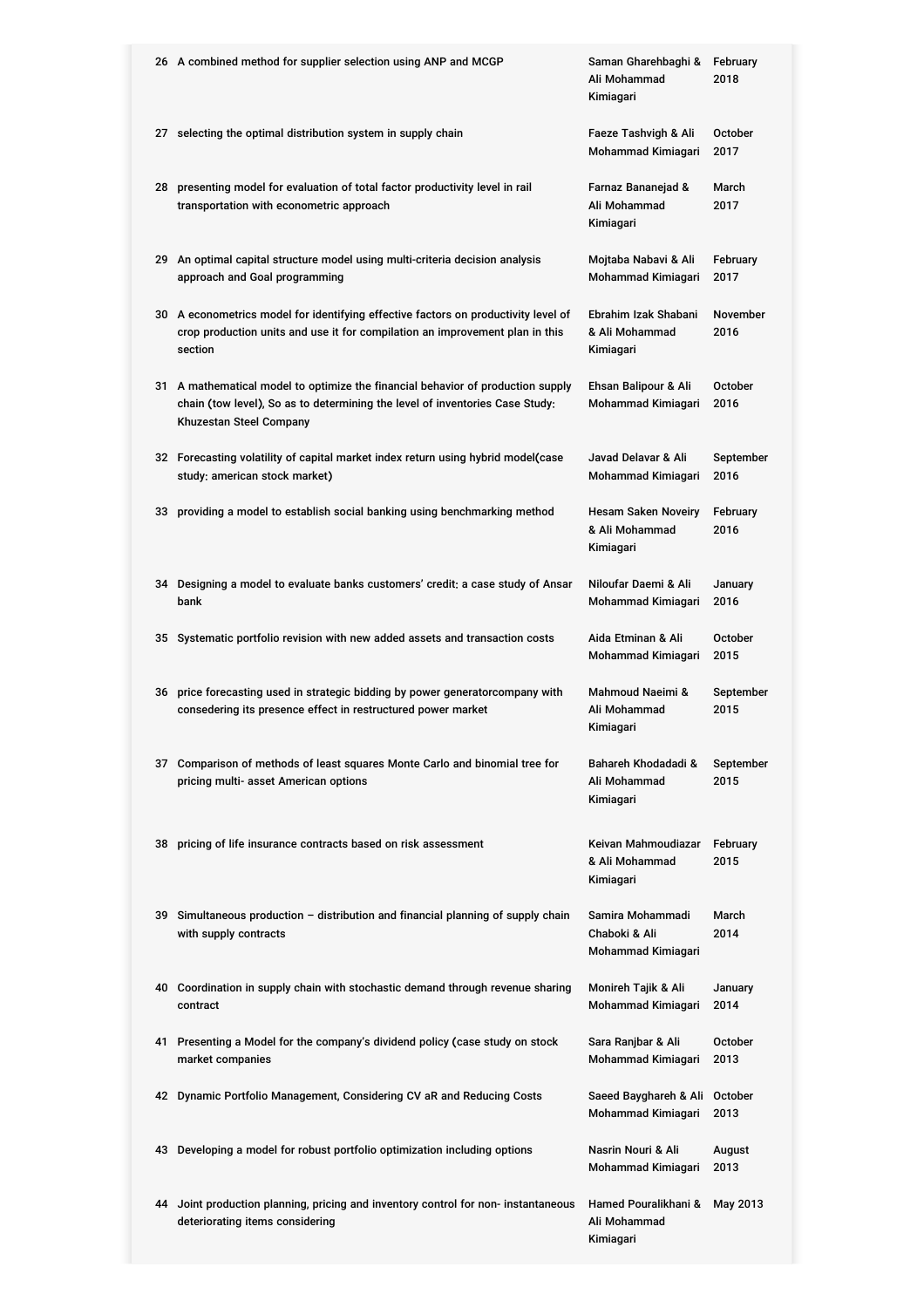|      | 45 Supply chain coordination modeling with cooperative game theory approach by<br>Saeed Bakhshizadeh & February<br>Ali Mohammad<br>contracts<br>Kimiagari                                        |                                                            | 2013              |
|------|--------------------------------------------------------------------------------------------------------------------------------------------------------------------------------------------------|------------------------------------------------------------|-------------------|
|      | 46 A model for cost optimization in multi-level inventory in supply chain<br>management                                                                                                          | Arman Izadi & Ali<br>Mohammad Kimiagari                    | February<br>2013  |
|      | 47 Introducing a method for Mutual fund performance appraisal in emerging<br>markets: The Case of Iran                                                                                           | Mohammad<br>Haghaninasab & Ali<br>Mohammad Kimiagari       | November<br>2012  |
|      | 48 Factor classification and optimization of Capital Structure in Tehran exchange<br>stock                                                                                                       | Mehdi Hajikarimlou &<br>Ali Mohammad<br>Kimiagari          | October<br>2011   |
| 49   | Identifying Iran Renewable Energy Sectors Technology Development factors                                                                                                                         | Masoud Nasiri & Ali<br>Mohammad Kimiagari                  | September<br>2011 |
|      | 50 A model for recognizing stock market based asset tree (case study: TSE)                                                                                                                       | Mohammad Hasan<br>Nahanipour & Ali<br>Mohammad Kimiagari   | February<br>2011  |
|      | 51 A Credit Scoring Econometrics Model for Legal Customers of Commercial<br>Bank using Fuzzy Rule Base Classifier: Case study of a commercial bank                                               | Mehrnaz Heidari<br>Soureshjani & Ali<br>Mohammad Kimiagari | February<br>2011  |
|      | 52 Develop a model for performance measurement based on 360 Degree<br><b>Feedback Method</b>                                                                                                     | Azam Hasanzadeh &<br>Ali Mohammad<br>Kimiagari             | January<br>2011   |
|      | 53 A Model for Managing Liquidity in Commercial Banks (A Commercial Bank<br>Case Study)                                                                                                          | Nader Naderializadeh<br>& Ali Mohammad<br>Kimiagari        | October<br>2010   |
|      | 54 Developing a model to assess e-commerce adoption: the case of Iranian car<br>manufacturing industry                                                                                           | Masood Momeni<br>Mofrad & Ali<br>Mohammad Kimiagari        | January<br>2010   |
|      | 55 Fuzzy multicriteria desision support system (DSS) for ranking of fifty superior<br>stocks of Tehran Stock Exchange (TSE) using fundamental analysis                                           | Elham Sabeti Saleh &<br>Ali Mohammad<br>Kimiagari          | January<br>2010   |
|      | 56 A fuzzy multi-objective approach to portfolio selection                                                                                                                                       | Hamed Gharehgozli &<br>Ali Mohammad<br>Kimiagari           | January<br>2010   |
|      | 57 Creating a method for real option input parameters in Iranian petroleum<br>industry: the case of south pars projects                                                                          | Maryam Akbarinasiri & January<br>Ali Mohammad<br>Kimiagari | 2010              |
| 58   | Developing a model for increasing the productivity of a hydrocarbon reservoir<br>relying on technology management using benchmarking                                                             | Mahdi Behnami & Ali<br>Mohammad Kimiagari                  | <b>June 2009</b>  |
| 59 - | Forecasting long term behavior of stock market by fundamental method,<br>emphasis on error correction model (case study of Tehran stock market)                                                  | Aylin King Avansian &<br>Ali Mohammad<br>Kimiagari         | January<br>2009   |
|      | 60 Developing a Model for Measuring Operational Risk and Capital Adequacy for a<br>Trading Bank: Case Study for Karafarin Bank                                                                   | Omid Momen & Ali<br>Mohammad Kimiagari                     | December<br>2008  |
| 61 - | Presenting an model for determining efficiency frontier function of portfolio of<br>investment firms accepted in Tehran Stock Exchange Corporation and using it<br>for their performance ranking | Hamideh Saboohi & Ali<br>Mohammad Kimiagari                | October<br>2008   |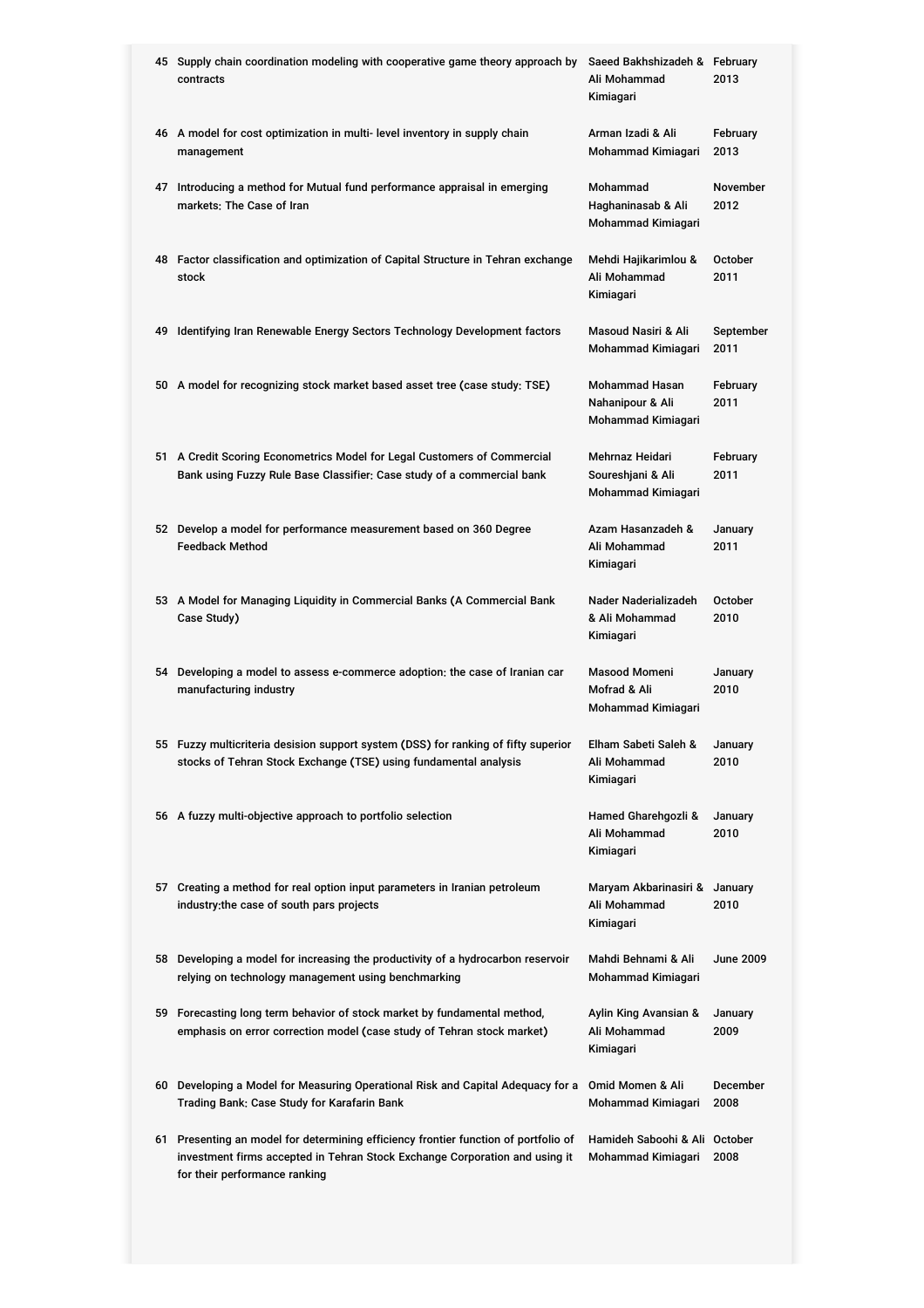| 62 Extending Markowitz Model Using MCDM for Portfolio optimization<br>Azadeh Nasr Isfahani<br>& Ali Mohammad<br>Kimiagari                                              |                                                               | December<br>2007       |
|------------------------------------------------------------------------------------------------------------------------------------------------------------------------|---------------------------------------------------------------|------------------------|
| 63 A Model for Measuring and Improving Stock Market Efficiency (Case of Tehran<br>Stock Exchange)                                                                      | Mahtab Tizhary & Ali<br>Mohammad Kimiagari                    | November<br>2007       |
| 64 An Appropriate Model for Determination of Firms' Capital Structure                                                                                                  | <b>Sudabeh Einaly</b><br>Saggavaz & Ali<br>Mohammad Kimiagari | November<br>2007       |
| 65 A Statistical Model for Measuring TFP (Total Factor Productivity) and Study<br>the Effect of Partial Performance on it (A Case Study in Petroleum Industry)         | Mansoureh Aghighi &<br>Ali Mohammad<br>Kimiagari              | November<br>2007       |
| 66 Developing A Model for Determining and Evaluating the Impact of Oil Products<br>Price Increase on Macro Economic Valuables (Case Study: Gasoline Price<br>Increase) | Marzieh Saghafian &<br>Ali Mohammad<br>Kimiagari              | <b>July 2007</b>       |
| 67 FORECASTING OF ALL TYPCS OF ENERGY CONTAINERS DEMAND IN ALL<br>OVER THE COUNTRY BASED ON THE INPUT-OUTPUT ANALYSIS METHO                                            | Kiavash Siavashi & Ali<br>Mohammad Kimiagari                  | December<br>2006       |
| 68 A STUDY ABOUT RISK AND RETURN RELATIANSHIP BASIS FAME & FRENCH<br>THREE FACTOR MODEL IN IRAN CAPITAL MARKET                                                         | Mahdi Eskandari & Ali<br>Mohammad Kimiagari                   | December<br>2006       |
| 69 EFFECT OF ECONOMIC MACRO VARIABLE ON STOCK EXCHANGE                                                                                                                 | Fatemeh Taghizadeh<br>Ghoochani & Ali<br>Mohammad Kimiagari   | <b>October</b><br>2006 |
| 70 EVALUATING STOCK SELECTION STRATEGIES IN TEHRAN STOCK EXCHANGE                                                                                                      | Shima Amini & Ali<br>Mohammad Kimiagari                       | <b>October</b><br>2006 |
| 71 PREPARING A MODEL FOR MEASUREMENT, EXALUATION & RATING OF<br><b>FINANCIAL PERFORMANCE OF WATER &amp; WASTEWATER COMPONIES</b>                                       | Fatemeh Farhad & Ali<br>Mohammad Kimiagari                    | <b>October</b><br>2006 |

## Journal Papers

#### **Portal Records**

- **1** Maryam Nezhad Afrasiabi, Akbar Esfahanipour, Ali Mohammad Kimiagari, "Discovering Profitable Customers by Data Mining Approach", , December 2021 Vol. 36, Num. 3, Page 85-112, December 2021,
- **2** Mahnaz Ebrahimi Sadrabadi, Ali Mohammad Kimiagari, Mirmehdi Seyed Esfahani, "Providing a new method for Analysis of customer satisfaction data (Case study of Automobile Industry: Logan Vehicle)", , December 2017 Vol. 16, Num. 52, Page 73-90, December 2017,
- **3** Ali Mohammad Kimiagari, Ehsan Hajizadeh, Hossein Dastkhan, Majid Ramezani, "development a new hybrid modeling approach for European option pricing", International Journal of Industrial Engineering and Production Management, May 2017 Vol. 28, Num. 1, Page 88-99, May 2017,
- **4** Keivan Mahmoudiazar, Ali Mohammad Kimiagari, "Designing a new model for Valuation of financial contracts based on risk assessment", Asset Management & Financing, February 2017 Vol. 4, Num. 4, Page 29-44, February 2017,
- **5** Ali Mohammad Kimiagari, Fahime Lotfian Delouyi, Maryam Shabani, "Analysis of the simultaneous effects of renewable energy consumption and GDP, using Dynamic Panel Data", Journal of Industrial Engineering and Management Studies, January 2017 Vol. 3, Num. 1, Page 1-14, January 2017,
- **6** Mohsen Keyvanloo Shahrestanaki, Ali Mohammad Kimiagari, Akbar Esfahanipour, "A hybrid approach to select the best sourcing policy using stochastic programming", JOURNAL OF MANUFACTURING SYSTEMS, June 2015 Vol. 36, Num. 0, Page 115-127, June 2015,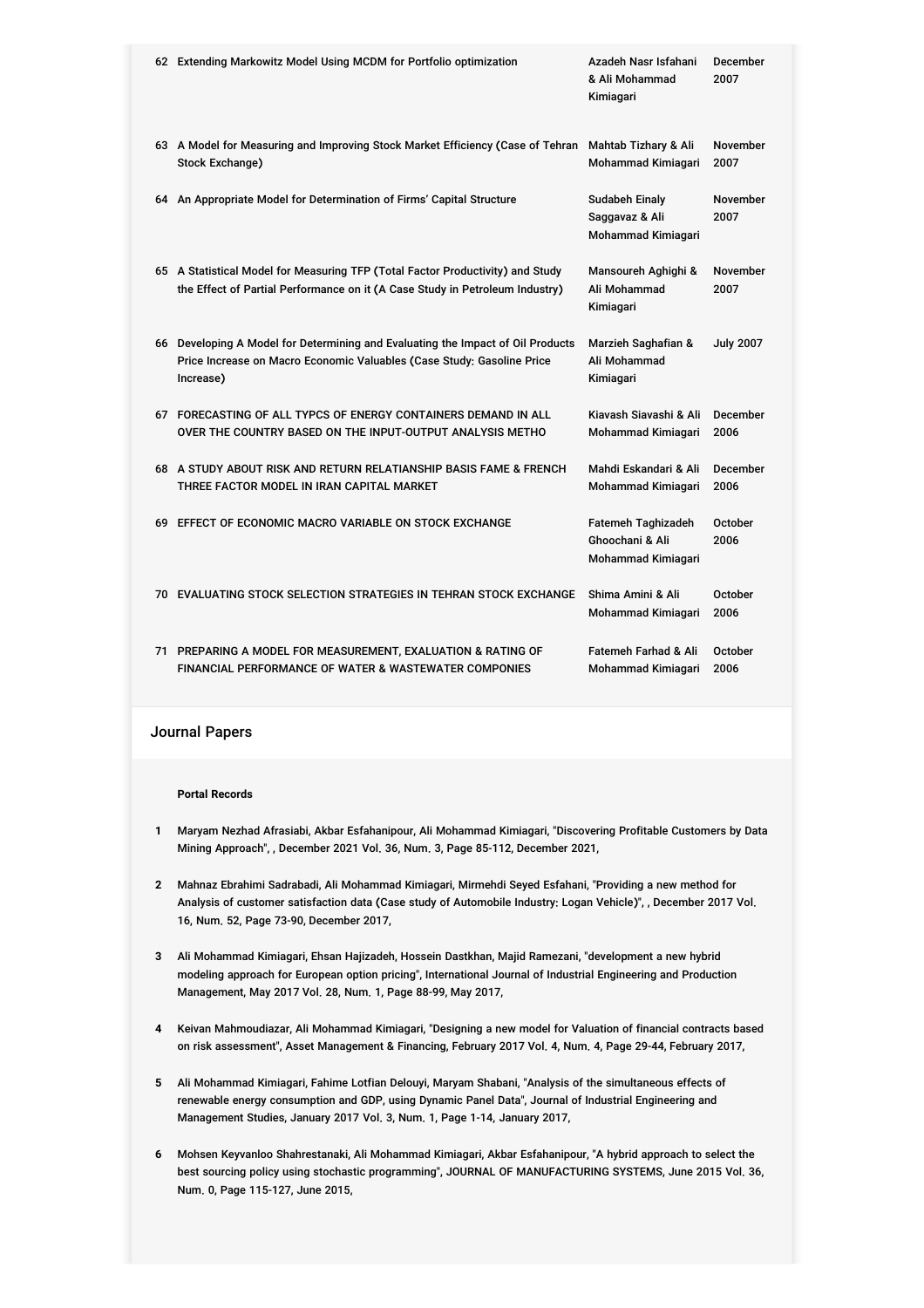- **7** Majid Ramezani, Ali Mohammad Kimiagari, Behrooz Karimi, "interrelating physical and financial flows in a biobjective closed-loop supply chain network problem with uncertainty", SCIENTIA IRANICA TRANSACTION E-INDUSTRIAL ENGINEERING, May 2015 Vol. 22, Num. 3, Page 1278-1293, May 2015,
- **8** Mohsen Keyvanloo Shahrestanaki, Ali Mohammad Kimiagari, Akbar Esfahanipour, "Risk analysis of sourcing problem using stochastic programming", SCIENTIA IRANICA TRANSACTION E-INDUSTRIAL ENGINEERING, July 2014 Vol. 21, Num. 3, Page 1034-1043, July 2014,
- **9** Majid Ramezani, Ali Mohammad Kimiagari, Behrooz Karimi, "Closed-loop supply chain network design:: A financial approach", APPLIED MATHEMATICAL MODELLING, February 2014 Vol. -, Num. 0, Page 0-0, February 2014,
- **10** Majid Ramezani, Ali Mohammad Kimiagari, Behrooz Karimi, Taha Hossein Hejazi, "Closed-loop supply chain network design under a fuzzy environment", KNOWLEDGE-BASED SYSTEMS, February 2014 Vol. -, Num. 59, Page 108-120, February 2014,
- **11** Arman Izadi, Ali Mohammad Kimiagari, "Distribution network design under demand uncertainty using genetic algorithm and Monte Carlo simulation approach: a case study in pharmaceutical industry", Journal of Industrial Engineering International, July 2013 Vol. 0, Num. 0, Page 1-9, July 2013,
- **12** Taha Hossein Hejazi, Majid Ramezani, Mirmehdi Seyed Esfahani, Ali Mohammad Kimiagari, "Multiple Response Optimization with Probabilistic Covariates Using Simultaneous Equation Systems", International Journal of Industrial Engineering and Productional Research, June 2013 Vol. 24, Num. 2, Page 113-121, June 2013,
- **13** Hamed Pouralikhani, Ali Mohammad Kimiagari, Mohsen Keyvanloo Shahrestanaki, Hesamaddin Najmi, "Econometric and RBF Neural Network Models for Analyzing Automobile Demand in Iran", Research Journal of Applied Sciences Engineering and technology, April 2013 Vol. 6, Num. 12, Page 2171-2180, April 2013,
- **14** Maryam Akbarinasiri, Ali Mohammad Kimiagari, "A Metod for Volatility Estimation for Application in Real Options Approch", , May 2012 Vol. 1, Num. 23, Page 110-119, May 2012,
- **15** Mehrnaz Heidari Soureshjani, Ali Mohammad Kimiagari, "calculating the best cut off point using logistic regression and neural network on credit scoring problem - a case study of commercial bank", AFRICAN JOURNAL OF BUSINESS MANAGEMENT, May 2012 Vol. 7, Num. 16, Page 1414-1421, May 2012,
- **16** Milad Jasemi Zargani, Ali Mohammad Kimiagari, "An investigation of model selection criteria for technical analysis of moving average", Journal of Industrial Engineering International, May 2012 Vol. 8, Num. 0, Page 1-5, May 2012,
- **17** Masoud Seidi, Ali Mohammad Kimiagari, "Quantitative models for determining prices in a remanufacturing system with exclusive and competitive market structure", Journal of Industrial Engineering International, September 2011 Vol. 7, Num. 15, Page 30-42, September 2011,
- **18** Milad Jasemi Zargani, Ali Mohammad Kimiagari, A. Memariani, "A conceptual model for portfolio management sensitive to mass psychology of market", International journal of industrial engineering, August 2011 Vol. 18, Num. 1, Page 1-15, August 2011,
- **19** Mohammad Abolhasanpour, Ali Mohammad Kimiagari, A.Abolhasanpoor, M.Tajalli, F. Faez Shokouh, "modeling an integrated multi-distributor supply chain with production mean problem", Newyork science journal, August 2011 Vol. 4, Num. 9, Page 72-77, August 2011,
- **20** Ali Mohammad Kimiagari, Mohammad Fattahi , Seyed Vahid Nourbakhsh, "Using Simulator with Learning Capability to Determine Bidding Strategy in a Multi-Agent Wholesale Power Marke", International Review on Modelling and Simutation, June 2011 Vol. 4, Num. 2, Page 858-864, June 2011,
- **21** Mohammad Abolhasanpour, Ali Mohammad Kimiagari, Amin Abolhasanpour, Mohamadali Tajally, Fatemeh Vaezi Shokooh, "Modeling an intergrated multi-distributor supply chain with production mean problem", Newyork science journal, June 2011 Vol. 4, Num. 9, Page 72-77, June 2011,
- **22** Ali Mohammad Kimiagari, Hadi Mosadegh, "Two-machine robotic cell considering different loading and unloading times", International Journal of Industrial Engineering, June 2011 Vol. 7, Num. 14, Page 41-52, June 2011,
- **23** Omid Momen, Ali Mohammad Kimiagari, Noorbakhsh, "Modeling the Operational risk in Iranian Commercial Banks; Case Study of a private Bank", Journal of Industrial Engineering International, June 2011 Vol. 0, Num. 0, Page 0-0, June 2011,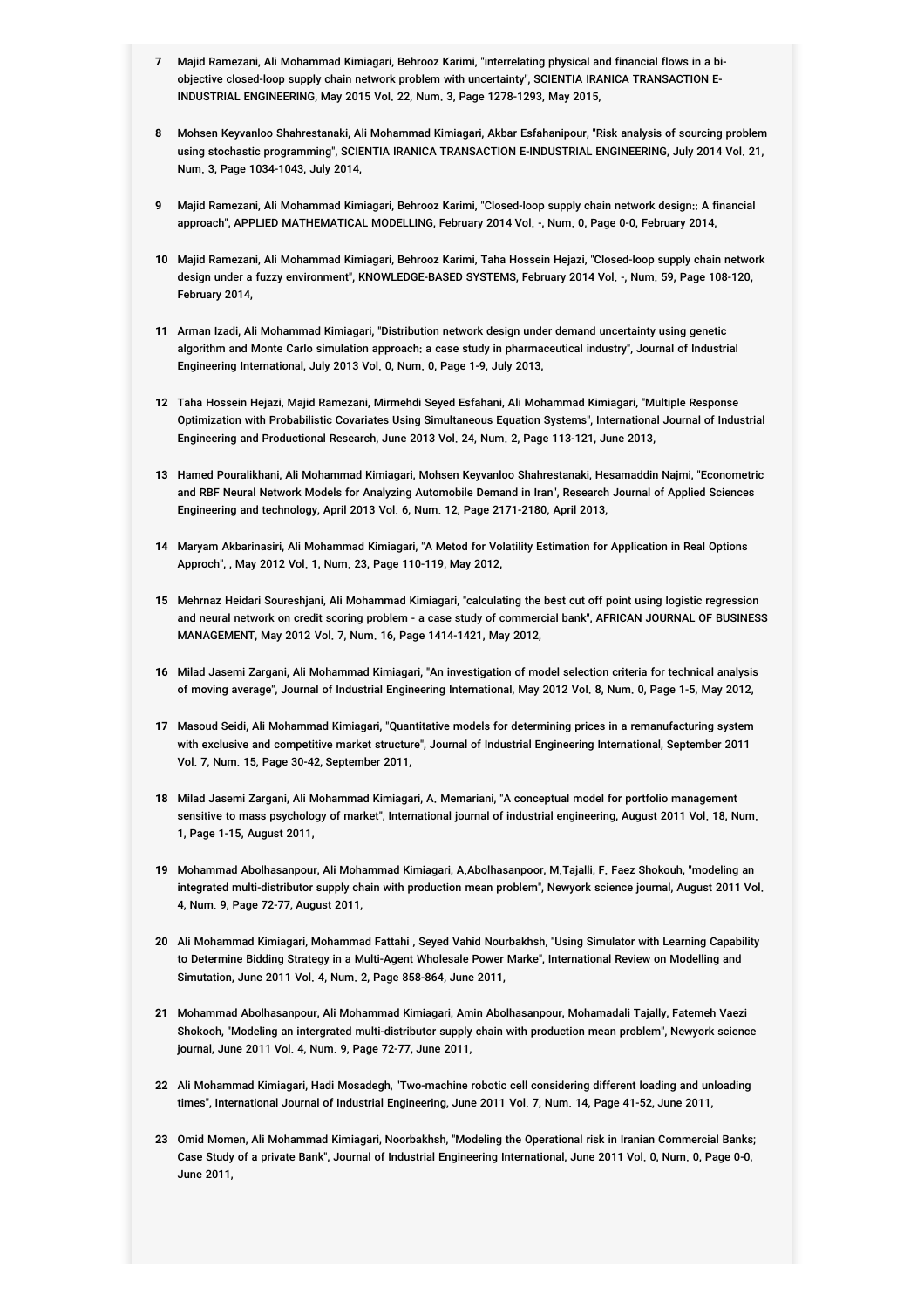- **24** Milad Jasemi Zargani, Ali Mohammad Kimiagari, "DEVELOPING A MODULAR PORTFOLIO SELECTION MODEL FOR SHORT-TERM AND LONGTERM MARKET TRENDS AND MASS PSYCHOLOGY", SOUTH AFRICAN JOURNAL OF INDUSTRIAL ENGINEERING, May 2011 Vol. 22, Num. 1, Page 67-81, May 2011,
- **25** Milad Jasemi Zargani, Ali Mohammad Kimiagari, A.Memariani, "A modern neural network model to do stock market timing on the basis of the ancient investment technique of Japanese Candlestick", EXPERT SYSTEMS WITH APPLICATIONS, April 2011 Vol. 38, Num. 4, Page 3883-3890, April 2011,
- **26** Masoud Seidi, Ali Mohammad Kimiagari, "A HYBRID GENETIC ALGORITHM-NEURAL NETWORK APPROACH FOR PRICING OF CORES AND REMANUFACTURED CORES", SOUTH AFRICAN JOURNAL OF INDUSTRIAL ENGINEERING, March 2011 Vol. 2, Num. 21, Page 131-148, March 2011,
- **27** M.Abolhasanpour, Mirmehdi Seyed Esfahani, Ali Mohammad Kimiagari, A.Abolhasanpoor, M.Tajalli, "Power,cooperation, trust and commitment in supplier-buyer relationships", The Journal of American Science, March 2011 Vol. 7, Num. 8, Page 820-826, March 2011,
- **28** Milad Jasemi, Ali Mohammad Kimiagari, Milad Jasemi, "On development of technical analysis based portfolio optimization models", Asian Journal of Industrial Engineering, March 2011 Vol. 3, Num. 1, Page 1-12, March 2011,
- **29** Ali Mohammad Kimiagari, Reza Manuchehrirad, "iran", Iranian Journal of Economic Research, December 2010 Vol. 15, Num. 45, Page 139-180, December 2010,
- **30** Fakhrnaz Lotfian, Ali Mohammad Kimiagari, Shahram Pejmannia, Mohsen Keyvanloo Shahrestanaki, "Pricing Policy in EPC Oil & Gas Projects", International journal of trade economics and finance,, August 2010 Vol. 1, Num. 2, Page 207-210, August 2010,
- **31** Ali Mohammad Kimiagari, Farid Radmehr, Negar Ghanbari, "Forecasting Forex currency market by integrating fuzzy time series and simulated annealing heuristic", International Journal of Industrial Engineering and Productional Research, June 2010 Vol. 21, Num. 2, Page 53-62, June 2010,
- **32** Ali Mohammad Kimiagari, "Supply chain planning with scenario based probabilistic demand", African Journal of Business Management, November 2009 Vol. 0, Num. 3, Page 0-0, November 2009,
- **33** Mansoureh Aghighi, Ali Mohammad Kimiagari, "A Statistical Model For Reviewing the Effect of Partial Performance Indices on Measured TFP (Total Factor Productivity) in NIOOC", quarterly iranian economic research, September 2009 Vol. 0, Num. 40, Page 77-99, September 2009,
- **34** Ali Mohammad Kimiagari, Arman Teimoori, "Evaluation of sugar beet production efficiency with estimation of frontier production function", , September 2009 Vol. 11, Num. 2, Page 101-116, September 2009,
- **35** Ali Mohammad Kimiagari, Shima Amini, "Evaluating Quantitative Stock Selection Strategies in Tehran Stock Exchange", , April 2007 Vol. , Num. 4, Page 0-0, April 2007,
- **36** Ali Mohammad Kimiagari, Naser Shams Gharneh, Mohsen Paknejad, "Estimation of Gasolin demand using Johanson and Jeslious method in cointegration", , March 2002 Vol. , Num. 13, Page 0-0, March 2002,
- **37** Naser Shams Gharneh, Ali Mohammad Kimiagari, M. Paknjad, "Estimation of Gasolin demand using Johanson and Jeslious method in cointegration", Journal of Planning and Budgeting, September 2001 Vol. 6, Num. 65, Page 89- 103, September 2001,

### Conference Papers

#### **Portal Records**

- **1** Maryam Nezhad Afrasiabi, Akbar Esfahanipour, Ali Mohammad Kimiagari, "Prediction of Marketing Strategies Performance Based on Clickstream Data ", 18th Iranian International Industrial Engineering Conference, November 2021
- **2** Ali Mohammad Kimiagari, Leila Abdolkarimzadeh, Farnoush Bayatmakou, "Statistical Model For Analyzing The impact of human capital on GDP ", international conference on management and economic cohesion in development, August 2017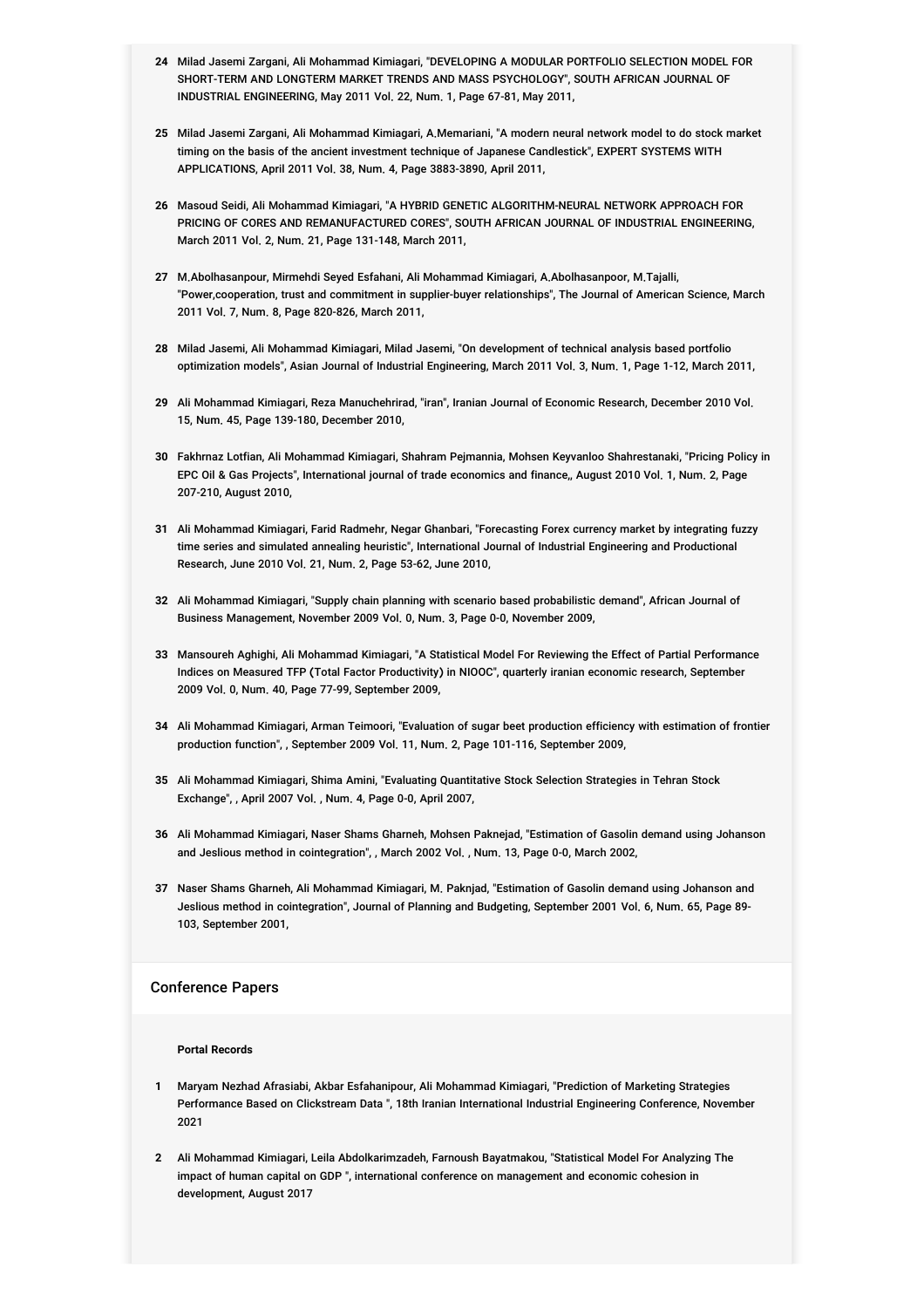- **3** Zeinab Morad Ali Beigi, Abdollah Khorshidian, Shahram Moslehi Nia, Ali Mohammad Kimiagari, Keivan Mahmoudiazar, "Crime function in Iran, econometric approach ", 1st national conference on social Sciences, Education, Psychology, Social Security, May 2017
- **4** Ali Mohammad Kimiagari, Leila Abdolkarimzadeh, Farnoush Bayatmakou, Maryam Safarnezhad, Dr Abolghasem Mousavi, "Statistical model for Analyzing the Factors Affected to Cataract ", 5th International Conference on management ,Economics and humanities, March 2017
- **5** Faeze Tashvigh, Ali Mohammad Kimiagari, Mohsen Keyvanloo Shahrestanaki, "Choosing the optimal distribution system in the supply chain ", The 13th International Conference on Industrial Engineering, February 2017
- **6** Javad Delavar, Mojtaba Nabavi, Ali Mohammad Kimiagari, "An Analysis of the Effective Factors on the Volume of Iran's Bank deposits ", The 2nd International Conference on Industrial and Systems Engineering (ICISE2016), September 2016
- **7** Ali Mohammad Kimiagari, Hamid Zarei, Masoud Eftekharzadeh Maraghi, "Investigating the efficiency of Iranian gold 2016 May ,چهارمین کنفرانس ملی مدیریت، اقتصاد و حسابداری ," techniques Econometrics using markets
- **8** Ali Mohammad Kimiagari, Mohammad Mirmortazav, Maryam Gharibian, "DO STRUCTURAL TRANSFORMATION AND TRADE LIBERALISATION CAUSE ECONOMIC GROWTH IN IRAN ", 3rd International Conference on Applied Research in Management and Accounting, February 2016
- **9** Ali Mohammad Kimiagari, Akram Sadat Mozafari, Parnian Afshar Bakeshloo, "coparing gini and zenga index for calculating the income inequality in iran ", fifth international conference on economics management and agriculture sciences, July 2015
- **10** Mahbubeh Haghi, Ali Mohammad Kimiagari, "the effect of non-oil exports on economic growth ", 5th international conference on economics , management and agriculture science, July 2015
- **11** Keivan Mahmoudiazar, Ali Mohammad Kimiagari, "Multi-objective portfolio selection model with fuzzy random numbers and genetic algorithm case study of social security organization of Iran ", The First International Conference on Management,Economics,Accounting and Education, June 2015
- **12** Aida Etminan, Ali Mohammad Kimiagari, Akbar Esfahanipour, "... ", the first international conference on management and industrial engineering, March 2015
- **13** Keivan Mahmoudiazar, Ali Mohammad Kimiagari, "Two-stage optimization model for Asset and Liability Management of commercial banks of Iran-case study of pasargad bank ", The 1st International Conference on management,Accounting and Economics, March 2015
- **14** Keivan Mahmoudiazar, Ali Mohammad Kimiagari, "new model for valuation of life insurance contracts based on risk of investment and mortality in Iran ", The 1st International Conference on management,Accounting and Economics, March 2015
- **15** [en-name N/A], Madhe Didary, Ali Mohammad Kimiagari, "Economic justice in Iran: Modeling the macroeconomic factors affect income distribution by linear regression and neural network methods ", 9th International Industrial Engineering Conference, January 2013
- **16** Taha Hossein Hejazi, Majid Ramezani, Mirmehdi Seyed Esfahani, Ali Mohammad Kimiagari, "Multiple response optimization with probabilistic covariates using simultaneous equation systems ", The First International Quality Engineering Conference, December 2012
- **17** Hamed Pouralikhani, Ehsan Yadegari, Hesamaddin Najmi, Ali Mohammad Kimiagari, "A Proposed Nonlinear Mathematical Model for designing multi period forward-reverse logistic network ", Industrial Engineering and systems conference, December 2012
- **18** Ali Mohammad Kimiagari, Majid Ramezani, Taha Hossein Hejazi, "Joint consideration of profit, time, and quality for closed-loop supply chain network design in the presence of fuzzy parameters ", 1st international conference on quality engineering, December 2012
- **19** Mehdi Biuki, Ali Mohammad Kimiagari, Mohsen Keyvanloo Shahrestanaki, "The effect of oil price Fluctuations on inflation and oil revenue strategy ", 1th international conference on econometrics methods and applications, August 2012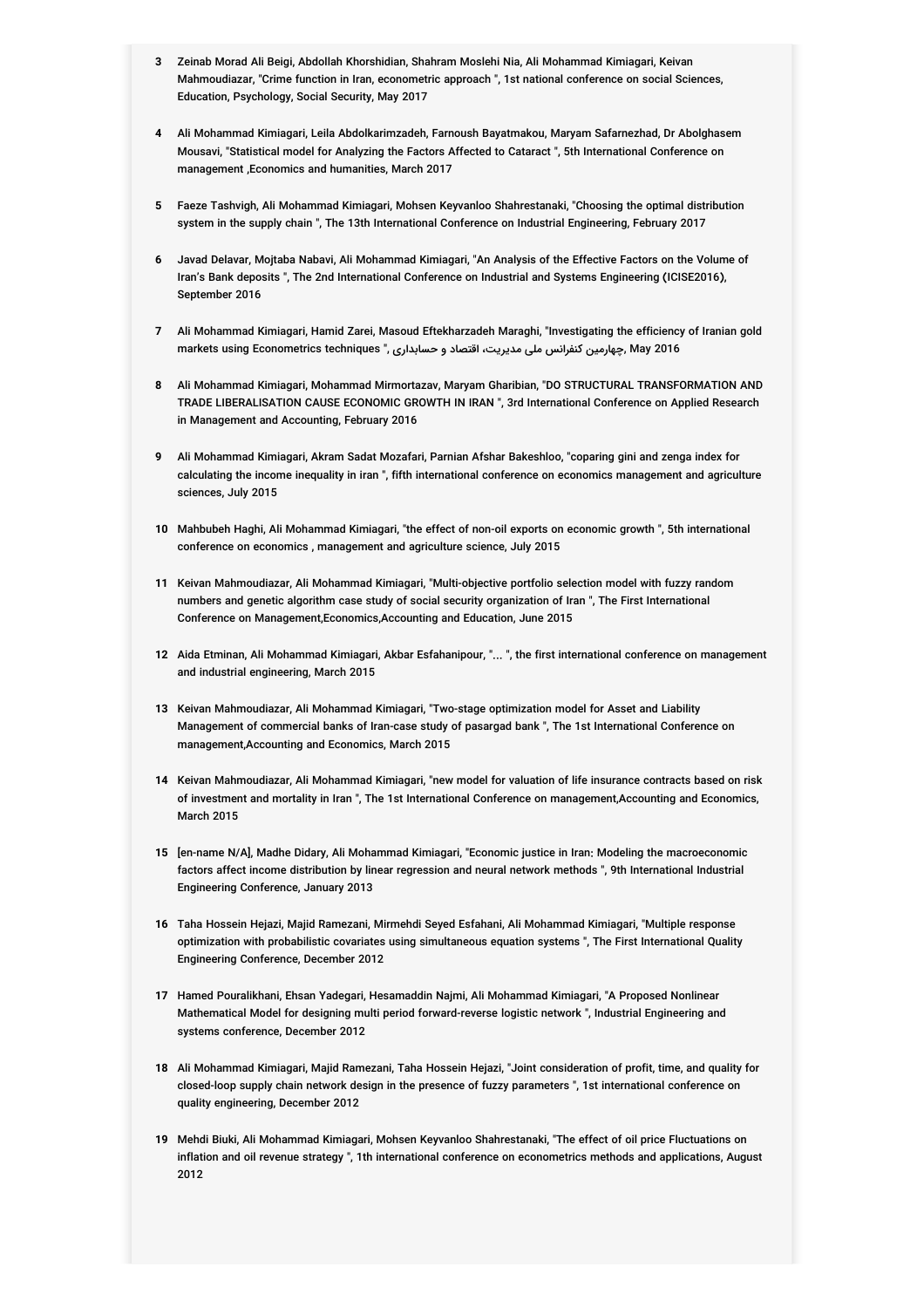- **20** Taha Mohammad Yousefpour, Ali Dirbaz, Ali Mohammad Kimiagari, Mohsen Keyvanloo Shahrestanaki, "Impact of effective variables on investment of private sector in uncertain situations ", 1th international conference on econometrics methods and applications, August 2012
- **21** Mohsen Keyvanloo Shahrestanaki, Aliasghar Tatlari, Ali Mohammad Kimiagari, "Effect of exchange rate on non-oil exports to iran ", 1th international conference on econometrics methods and applications, August 2012
- **22** Hamed Pouralikhani, Naser Shams Gharneh, Ali Mohammad Kimiagari, Mohsen Keyvanloo Shahrestanaki, Masoud Purali, "Analyzing the overall patterns of demand for passenger cars considering consumer preference and effective indexes of market ( case study of Iranian market demand ", 1th international conference on econometrics methods and applications, August 2012
- **23** Mohsen Keyvanloo Shahrestanaki, Ali Mohammad Kimiagari, "Inventory model for deteriorating items by markov chain in a two echelon supply chain ", The 8th International Industrial Engineering Conference (IIEC 2012), February 2012
- **24** Leila Hosseini, Ali Mohammad Kimiagari, "Bi criteria scheduling of inbound and outbound trucks in a cross docking system with temporary storage ", The 8th International Industrial Engineering Conference (IIEC 2012), February 2012
- **25** Ali Mohammad Kimiagari, Masoud Barah, Hossein Mohammadi, Mohsen Keyvanloo Shahrestanaki, "A FRAMEWORK TO FAIRLY DETERMINE INSURANCE PREMUMES IN TRANSPORTATION COMPANIES USING TELEMATICS & DEA CONCEPT ", 39th annual conference of the Administrative Sciences Association of Canada, June 2011
- **26** Ali Mohammad Kimiagari, "DETERMINATION OF REMANUFACTURED CELL PHONE ACQUISITION PRICES IN COMPETITIVE MARKET VIA FUZZY RULES ", , July 2010
- **27** Ali Mohammad Kimiagari, "A modern neural network model to do stock market timing on the basis of the ancient investment technique of Japanese candlestick ", The International Association of Science and Technology for Development (IASTED, July 2010
- **28** Ali Mohammad Kimiagari, "Genetic algorithms for fuzzy multi-objective approach to portfolio selection ", , July 2010
- **29** Ali Mohammad Kimiagari, "Stock Price Forecasting Using Higher Order Neural Networks ", The International Association of Science and Technology for Development (IASTED, July 2010
- **30** Ali Mohammad Kimiagari, "Quantitive models for determining pricesin a remanufacturing system with exclusive and competitive market structure ", 40th International Conference on Computers and Industrial Engineering (CIE-40), July 2010
- **31** Ali Mohammad Kimiagari, "A method for determination Real options input parameters in Iranian petroleum industry: the case of south pars gas field projects ", International Conference on Economics, Financial and Industrial Systems, June 2010
- **32** Ali Mohammad Kimiagari, Mohsen Keyvanloo Shahrestanaki, Mehdi Fallahnezhad, Mohammad Hassan Moradi, Amir Barati Farimani, "Stock Price Forecasting using Higher Order Neural Networks ", IASTED Technology Conferences (MS,CA,WC,EME,SOE 2010, May 2010
- **33** Ali Mohammad Kimiagari, Shahla Mardehkatan, Aein Nozari, Ensieh Hajhosseini Hossein Abadi, "oil price uncertainty impact on Irans oil industry and Tehran exchange stock return ", 13th International Conference on Industrial Engineering, February 2007
- **34** Ali Mohammad Kimiagari, Naser Shams Gharneh, [en-name N/A], "Management productivity improvement in textile industry using benchmarking technique ", The third management international conference, December 2005
- 35 Ali Mohammad Kimiagari, Naser Shams Gharneh, [en-name N/A], <sup>u</sup>Designing and providing a model to determine the rate of efficiency of electricity industry by using production possibility frontier ", The fifth quality and productivity conference in electricity industry, May 2004
- **36** Ali Mohammad Kimiagari, Gholamreza Mehrdad, "A model for improving productivity Measurementim Iranian power industry ", , December 2000
- **37** Ali Mohammad Kimiagari, Mohammad Din Mohammadi, "Benchmarking Of International Marketing Process in Sina Tileco ", , January 2000

### Taught Courses